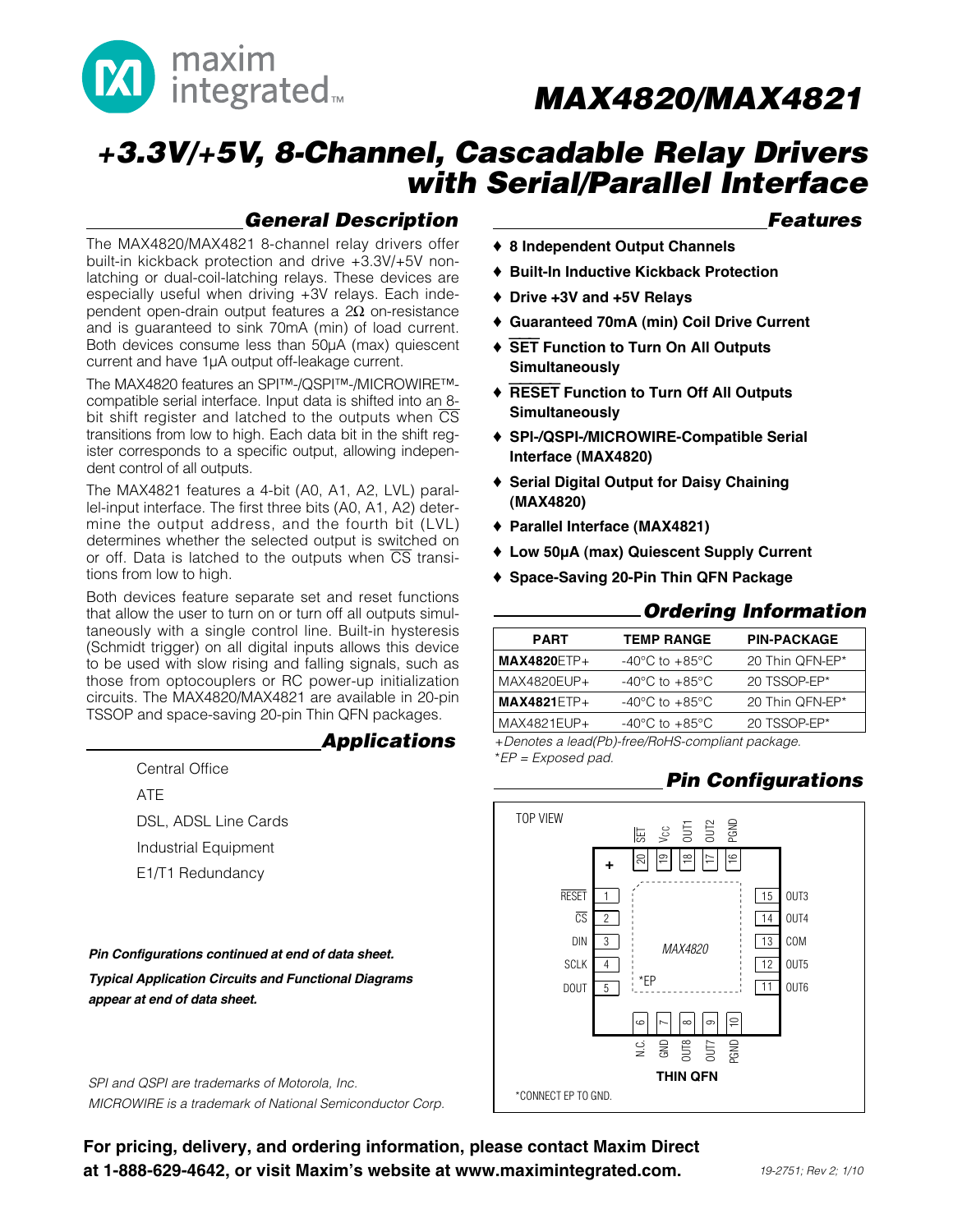## **+3.3V/+5V, 8-Channel, Cascadable Relay Drivers with Serial/Parallel Interface**

### **ABSOLUTE MAXIMUM RATINGS**

(All voltages referenced to GND.)

| Continuous Power Dissipation ( $T_A = +70^{\circ}C$ ) |  |
|-------------------------------------------------------|--|
| 20-Lead Thin QFN (derate 16.9mW/°C above +70°C)1350mW |  |
|                                                       |  |
| 20-Pin TSSOP (derate 21.7mW/°C above +70°C) 1739mW    |  |
|                                                       |  |
| Operating Temperature Range 40°C to +85°C             |  |
|                                                       |  |
|                                                       |  |
|                                                       |  |
|                                                       |  |

**Note 1:** Package thermal resistances were obtained using the method described in JEDEC specifications. For detailed information on package thermal considerations, refer to **www.maxim-ic.com/thermal-tutorial**.

Stresses beyond those listed under "Absolute Maximum Ratings" may cause permanent damage to the device. These are stress ratings only, and functional operation of the device at these or any other conditions beyond those indicated in the operational sections of the specifications is not implied. Exposure to absolute maximum rating conditions for extended periods may affect device reliability.

### **ELECTRICAL CHARACTERISTICS**

(V<sub>CC</sub> = +3V to +5.5V, V<sub>COM</sub> = V<sub>CC</sub>, T<sub>A</sub> = -40°C to +85°C, unless otherwise noted. Typical values are at T<sub>A</sub> = +25°C.) (Note 2)

| <b>PARAMETER</b>                                            | <b>SYMBOL</b>         | <b>CONDITIONS</b>                     |                 | <b>MIN</b>     | <b>TYP</b>     | <b>MAX</b> | <b>UNITS</b> |  |
|-------------------------------------------------------------|-----------------------|---------------------------------------|-----------------|----------------|----------------|------------|--------------|--|
| Operating Voltage                                           | <b>V<sub>CC</sub></b> |                                       |                 | 2.3            |                | 5.5        | $\vee$       |  |
| Quiescent Current                                           | lQ                    | $IOUT = 0µA,$                         | $V_{CC} = 3.6V$ |                | 15             | 50         | μA           |  |
|                                                             |                       | logic inputs = $0V$ or $V_{CC}$       | $V_{CC} = 5.5V$ |                | 20             | 70         |              |  |
| <b>Thermal Shutdown</b>                                     |                       |                                       |                 |                | 160            |            | $\circ$ C    |  |
| Power-On Reset                                              |                       |                                       |                 | 0.8            | 1.5            | 2.2        | $\vee$       |  |
| Power-On Reset Hysteresis                                   |                       |                                       |                 |                | 140            |            | mV           |  |
| DIGITAL INPUTS (SCLK, DIN, CS, LVL, A0, A1, A2, RESET, SET) |                       |                                       |                 |                |                |            |              |  |
| Input Logic-High Voltage                                    | V <sub>IH</sub>       | $V_{CC} = 3.3V$                       |                 | 2.0            |                |            | $\vee$       |  |
|                                                             |                       | $V_{CC} = 5V$                         |                 | 2.4            |                |            |              |  |
| Input Logic-Low Voltage                                     | $V_{IL}$              | $V_{CC} = 3.3V$                       |                 |                |                | 0.6        | $\vee$       |  |
|                                                             |                       | $V_{CC} = 5V$                         |                 |                |                | 0.8        |              |  |
| Input Logic Hysteresis                                      | <b>VHYST</b>          |                                       |                 |                | 150            |            | mV           |  |
| Input Leakage Currents                                      | <b>ILEAK</b>          | Input voltages = $0V$ or $5.5V$       |                 | $-1.0$         | 0.01           | $+1.0$     | μA           |  |
| C <sub>IN</sub> Input Capacitance                           | $C_{IN}$              |                                       |                 |                | 5              |            | рF           |  |
| <b>DIGITAL OUTPUT (DOUT)</b>                                |                       |                                       |                 |                |                |            |              |  |
| <b>DOUT Low Voltage</b>                                     | VOL                   | $I_{SINK} = 6mA$                      |                 |                |                | 0.4        | $\vee$       |  |
| DOUT High Voltage                                           | <b>VOH</b>            | $I_{\text{SOURCE}} = 0.5 \text{mA}$   |                 | $V_{CC}$ - 0.5 |                |            | $\vee$       |  |
| <b>RELAY OUTPUT DRIVERS (OUT1-OUT8)</b>                     |                       |                                       |                 |                |                |            |              |  |
|                                                             |                       | $V_{CC} = 2.7V$                       |                 | 70             |                |            |              |  |
| <b>OUT</b> Drive Current                                    |                       | $V_{CC} = 4.5V$                       |                 | 70             |                |            | mA           |  |
| OUT_On-Resistance                                           | RON                   | $V_{CC} = 2.7V$                       |                 |                | $\overline{c}$ | 6          | $\Omega$     |  |
| OUT_Voltage                                                 | VOUT_                 | $V_{CC} = 3.0V$ , $I_{OUT} = 70mA$    |                 |                |                | 0.4        | $\vee$       |  |
| <b>IOUT Off-Leakage Current</b>                             | <b>ILEAK</b>          | $V_{OUT-} = V_{CC}$ , all outputs off |                 | $-1$           |                | $+1$       | μA           |  |
| Kickback Diode Forward Voltage                              | <b>VFORW</b>          | $I_{OUT-} = 150mA$ (Note 3)           |                 |                |                | 1.5        | $\vee$       |  |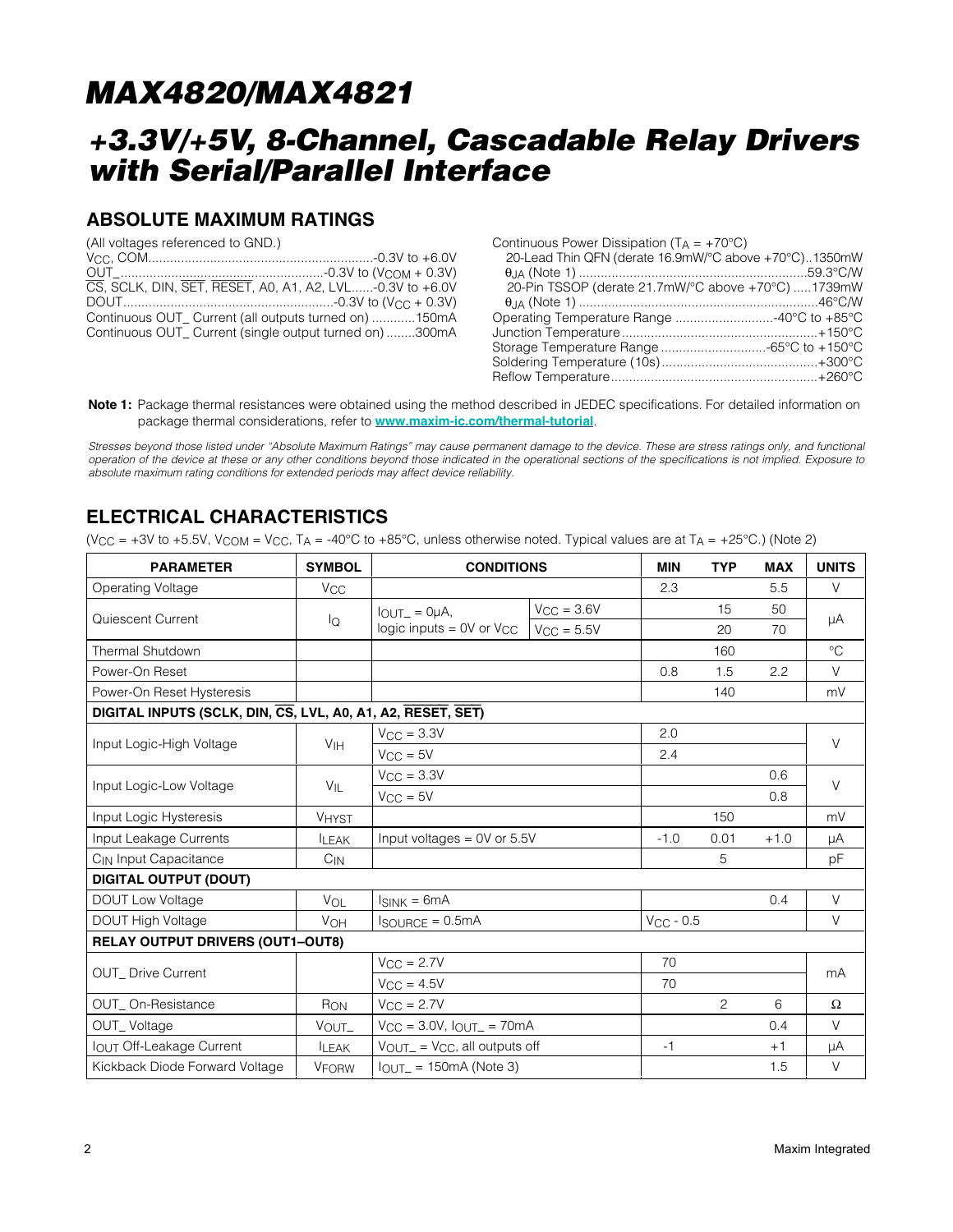# **3.3V/+5V, 8-Channel, Cascadable Relay Drivers with Serial/Parallel Interface**

### **ELECTRICAL CHARACTERISTICS (continued)**

(V<sub>CC</sub> = +3V to +5.5V, V<sub>COM</sub> = V<sub>CC</sub>, T<sub>A</sub> = -40°C to +85°C, unless otherwise noted. Typical values are at T<sub>A</sub> = +25°C.) (Note 2)

| <b>PARAMETER</b>                         | <b>SYMBOL</b>     | <b>CONDITIONS</b>                                                                    | <b>MIN</b>   | <b>TYP</b> | <b>MAX</b>     | <b>UNITS</b> |
|------------------------------------------|-------------------|--------------------------------------------------------------------------------------|--------------|------------|----------------|--------------|
| SPI TIMING (MAX4820)                     |                   |                                                                                      |              |            |                |              |
| Turn-On Time (OUT_)                      | ton               | From rising edge of $\overline{CS}$ , R <sub>L</sub> = 50 $\Omega$ ,<br>$C_L = 50pF$ |              |            | 1.0            | $\mu s$      |
| Turn-Off Time (OUT_)                     | toFF              | From rising edge of $\overline{CS}$ , R <sub>L</sub> = 50 $\Omega$ ,<br>$C_L = 50pF$ |              |            | 1.0            | $\mu s$      |
| <b>SCLK Frequency</b>                    | <sup>t</sup> SCLK |                                                                                      | $\Omega$     |            | 2.1            | <b>MHz</b>   |
| Cycle Time                               | $tCH + tCL$       |                                                                                      | 480          |            |                | ns           |
| CS Fall to SCLK Rise Setup               | tcss              |                                                                                      | 240          |            |                | ns           |
| CS Rise to SCLK Hold                     | tcsH              |                                                                                      | 240          |            |                | ns           |
| <b>SCLK High Time</b>                    | tch               |                                                                                      | 190          |            |                | ns           |
| <b>SCLK Low Time</b>                     | tcL               |                                                                                      | 190          |            |                | ns           |
| Data Setup Time                          | t <sub>DS</sub>   |                                                                                      | 100          |            |                | ns           |
| Data Hold Time                           | t <sub>DH</sub>   |                                                                                      | $\mathbf 0$  |            |                | ns           |
| <b>SCLK Fall to DOUT Valid</b>           | tpo               | 50% of SCLK to 10% of DOUT.<br>$C_L = 50pF$                                          |              | 85         | 120            | ns           |
| Rise Time (DIN, SCLK, CS, SET,<br>RESET) | tscr              | 20% of V <sub>CC</sub> to 70% of V <sub>CC</sub> , $C_L = 50pF$                      |              |            | 2              | $\mu s$      |
| Fall Time (DIN, SCLK, CS,<br>RESET, SET) | t <sub>SCF</sub>  | 20% of V <sub>CC</sub> to 70% of V <sub>CC</sub> , $C_L = 50pF$                      |              |            | 2              | $\mu s$      |
| <b>RESET Min Pulse Width</b>             | t <sub>RW</sub>   |                                                                                      | 70           |            |                | ns           |
| <b>SET Min Pulse Width</b>               | tsw               |                                                                                      | 70           |            |                | ns           |
| PARALLEL TIMING (MAX4821)                |                   |                                                                                      |              |            |                |              |
| Turn-On Time                             | ton               | From rising edge of $\overline{CS}$ , R <sub>L</sub> = 50 $\Omega$ ,<br>$C_L = 50pF$ |              |            | 1              | μs           |
| Turn-Off Time                            | toFF              | From rising edge of $\overline{CS}$ , R <sub>L</sub> = 50 $\Omega$ ,<br>$C_1 = 50pF$ |              |            | 1              | μs           |
| <b>LVL Setup Time</b>                    | tLS               |                                                                                      | 100          |            |                | ns           |
| <b>LVL Hold Time</b>                     | tLH               |                                                                                      | $\Omega$     |            |                | ns           |
| Address to CS Setup Time                 | t <sub>AH</sub>   |                                                                                      | 100          |            |                | ns           |
| Address to CS Hold Time                  | tas               |                                                                                      | $\mathbf{O}$ |            |                | ns           |
| Rise Time (A2, A1, A0, LVL)              | tscr              | 20% of V <sub>CC</sub> to 70% of V <sub>CC</sub> , $C_L = 50pF$                      |              |            | $\overline{c}$ | $\mu s$      |
| Fall Time (A2, A1, A0, LVL)              | tscF              | 20% of V <sub>CC</sub> to 70% of V <sub>CC</sub> , $C_L = 50pF$                      |              |            | $\overline{2}$ | $\mu s$      |
| <b>RESET</b> Pulse Width                 | t <sub>RW</sub>   |                                                                                      | 70           |            |                | ns           |
| <b>SET Pulse Width</b>                   | tsw               |                                                                                      | 70           |            |                | ns           |

**Note 2:** Specifications at -40°C are guaranteed by design and not production tested.

Note 3: After relay turn-off, inductive kickback may momentarily cause the voltage at OUT\_ to exceed V<sub>COM</sub>. This is considered part of normal operation and will not damage the device.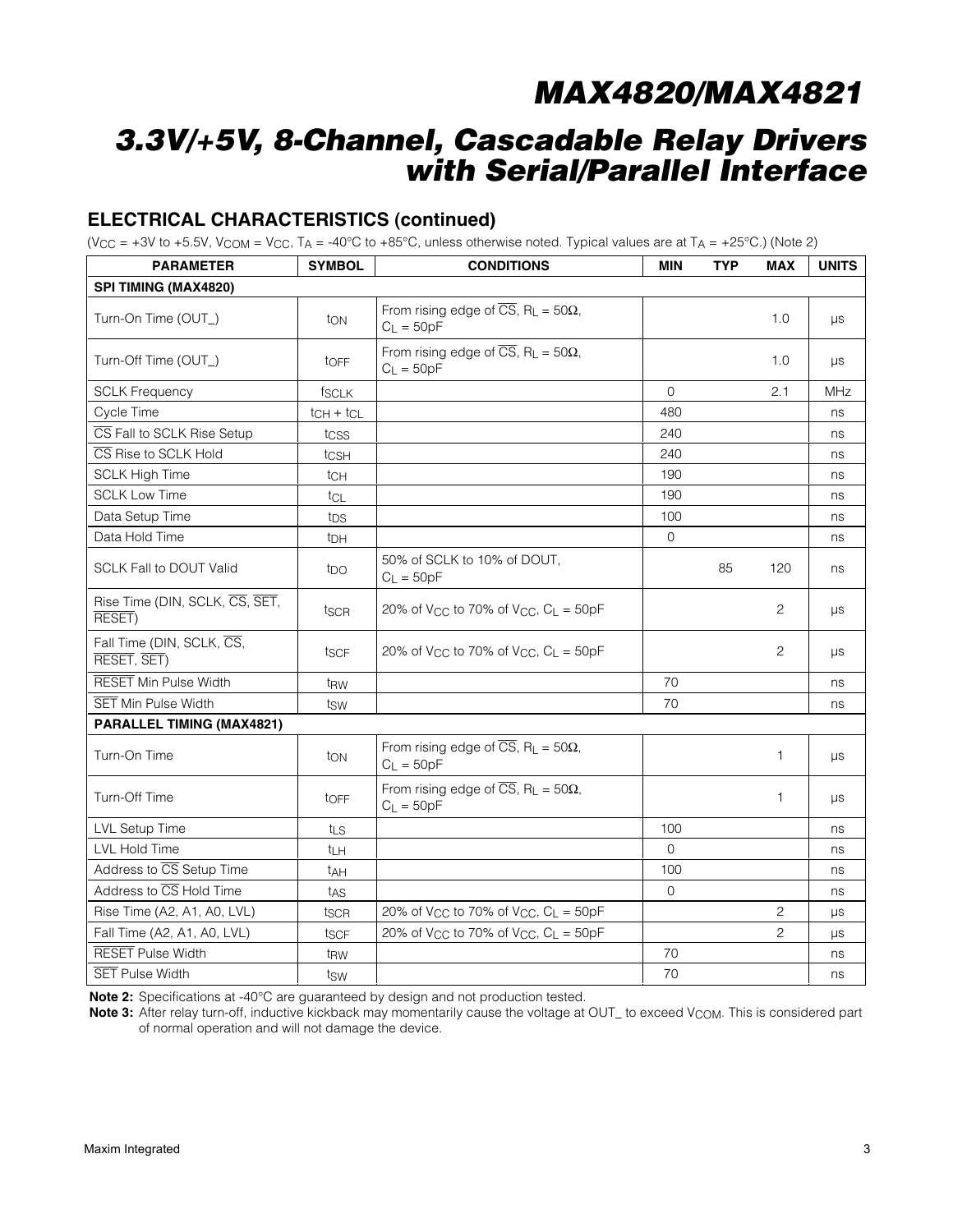### **+3.3V/+5V, 8-Channel, Cascadable Relay Drivers with Serial/Parallel Interface**



**Typical Operating Characteristics**

4 Maxim Integrated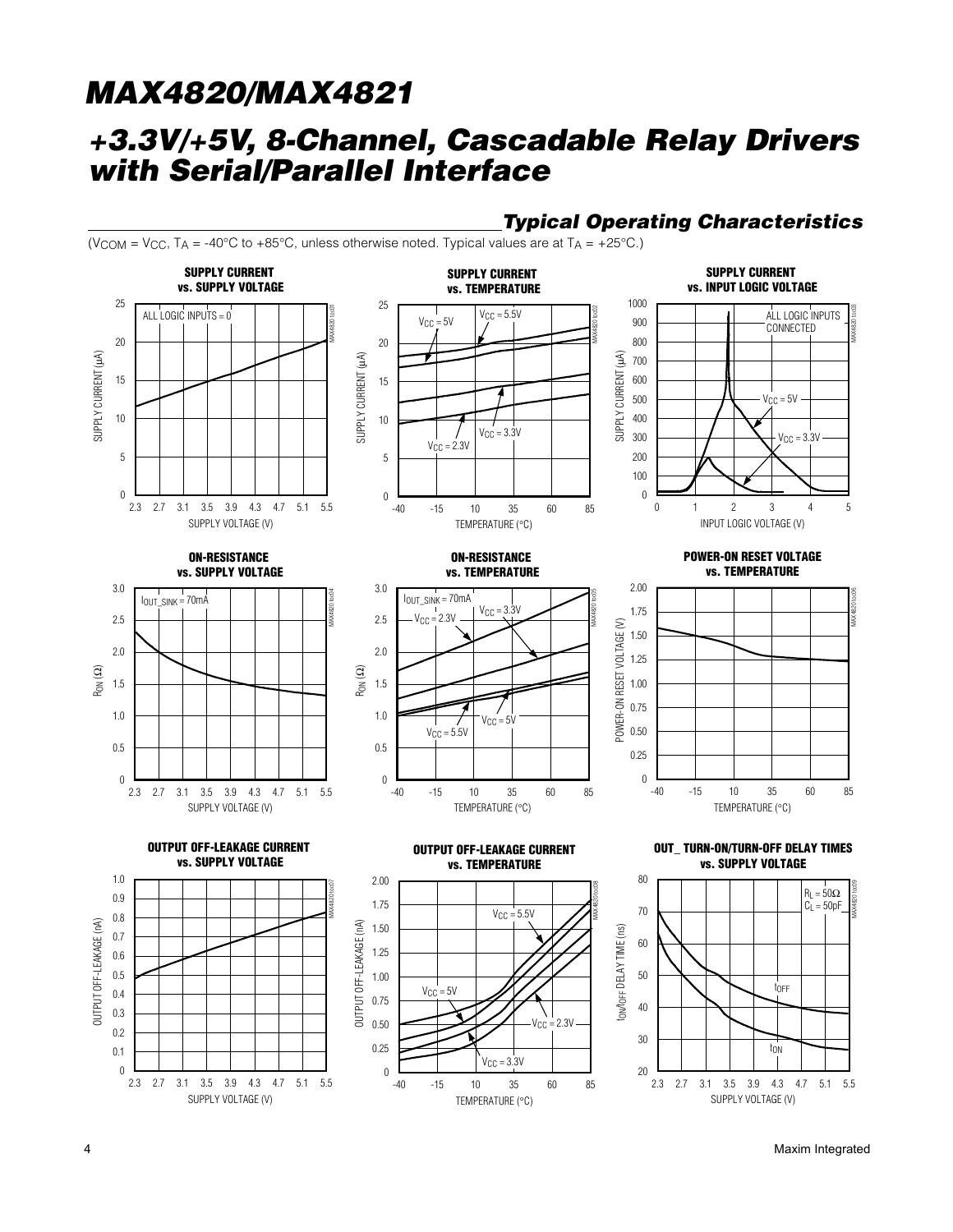## **3.3V/+5V, 8-Channel, Cascadable Relay Drivers with Serial/Parallel Interface**

### **Typical Operating Characteristics (continued)**

(V<sub>COM</sub> = V<sub>CC</sub>, T<sub>A</sub> = -40°C to +85°C, unless otherwise noted. Typical values are at T<sub>A</sub> = +25°C.)





### **Pin Description**

|                           | <b>PIN</b>     |                    |                          |                        |                                                                                                                                                                                                                                                                                                                                                                                                                                         |
|---------------------------|----------------|--------------------|--------------------------|------------------------|-----------------------------------------------------------------------------------------------------------------------------------------------------------------------------------------------------------------------------------------------------------------------------------------------------------------------------------------------------------------------------------------------------------------------------------------|
|                           | <b>MAX4820</b> |                    | <b>MAX4821</b>           | <b>NAME</b>            |                                                                                                                                                                                                                                                                                                                                                                                                                                         |
| <b>THIN</b><br><b>QFN</b> | <b>TSSOP</b>   | <b>THIN</b><br>QFN | <b>TSSOP</b>             |                        | <b>FUNCTION</b>                                                                                                                                                                                                                                                                                                                                                                                                                         |
| $\mathbf{1}$              | 3              | $\mathbf{1}$       | 3                        | <b>RESET</b>           | Reset Input. Drive RESET low to clear all latches and registers (all outputs<br>are turned off). RESET overrides all other inputs. If RESET and SET are pulled<br>low at the same time, then RESET takes precedence.                                                                                                                                                                                                                    |
| $\overline{c}$            | $\overline{4}$ | $\overline{c}$     | $\overline{4}$           | $\overline{\text{CS}}$ | Chip-Select Input.<br><b>MAX4820:</b> Drive CS low to select the device. When CS is low, data at DIN is<br>clocked into the 8-bit shift register on SCLK's rising edge. Drive CS from low<br>to high to latch the data to the registers and activate the appropriate relays.<br><b>MAX4821:</b> Drive CS low to select the device and set level on LVL. Drive CS<br>from low to high to latch the address and level data to the output. |
| 3                         | 5              |                    | $\overline{\phantom{0}}$ | <b>DIN</b>             | Serial-Data Input                                                                                                                                                                                                                                                                                                                                                                                                                       |
| $\overline{4}$            | 6              |                    |                          | <b>SCLK</b>            | Serial-Clock Input                                                                                                                                                                                                                                                                                                                                                                                                                      |
| 5                         | $\overline{7}$ |                    |                          | <b>DOUT</b>            | Serial-Data Output. DOUT is the output of the 8-bit shift register. This output<br>can be used to daisy chain multiple MAX4820s. The data at DOUT appears<br>synchronous to SCLK's falling edge.                                                                                                                                                                                                                                        |
| 6                         | 8              |                    |                          | N.C.                   | No Connection                                                                                                                                                                                                                                                                                                                                                                                                                           |
| $\overline{7}$            | 9              | $\overline{7}$     | 9                        | <b>GND</b>             | Ground                                                                                                                                                                                                                                                                                                                                                                                                                                  |
| 8                         | 10             | 8                  | 10                       | OUT8                   | Open-Drain Output 8. Connect OUT8 to the low side of a relay coil. This<br>output is pulled to PGND when activated, but otherwise is high impedance.                                                                                                                                                                                                                                                                                    |
| 9                         | 11             | 9                  | 11                       | OUT7                   | Open-Drain Output 7. Connect OUT7 to the low side of a relay coil. This<br>output is pulled to PGND when activated, but otherwise is high impedance.                                                                                                                                                                                                                                                                                    |
| 10, 16                    | 12, 18         | 10, 16             | 12, 18                   | <b>PGND</b>            | Power Ground. PGND is a return for the output sinks. Connect PGND pins<br>together and to GND.                                                                                                                                                                                                                                                                                                                                          |
| 11                        | 13             | 11                 | 13                       | OUT6                   | Open-Drain Output 6. Connect OUT6 to the low side of a relay coil. This<br>output is pulled to PGND when activated, but otherwise is high impedance.                                                                                                                                                                                                                                                                                    |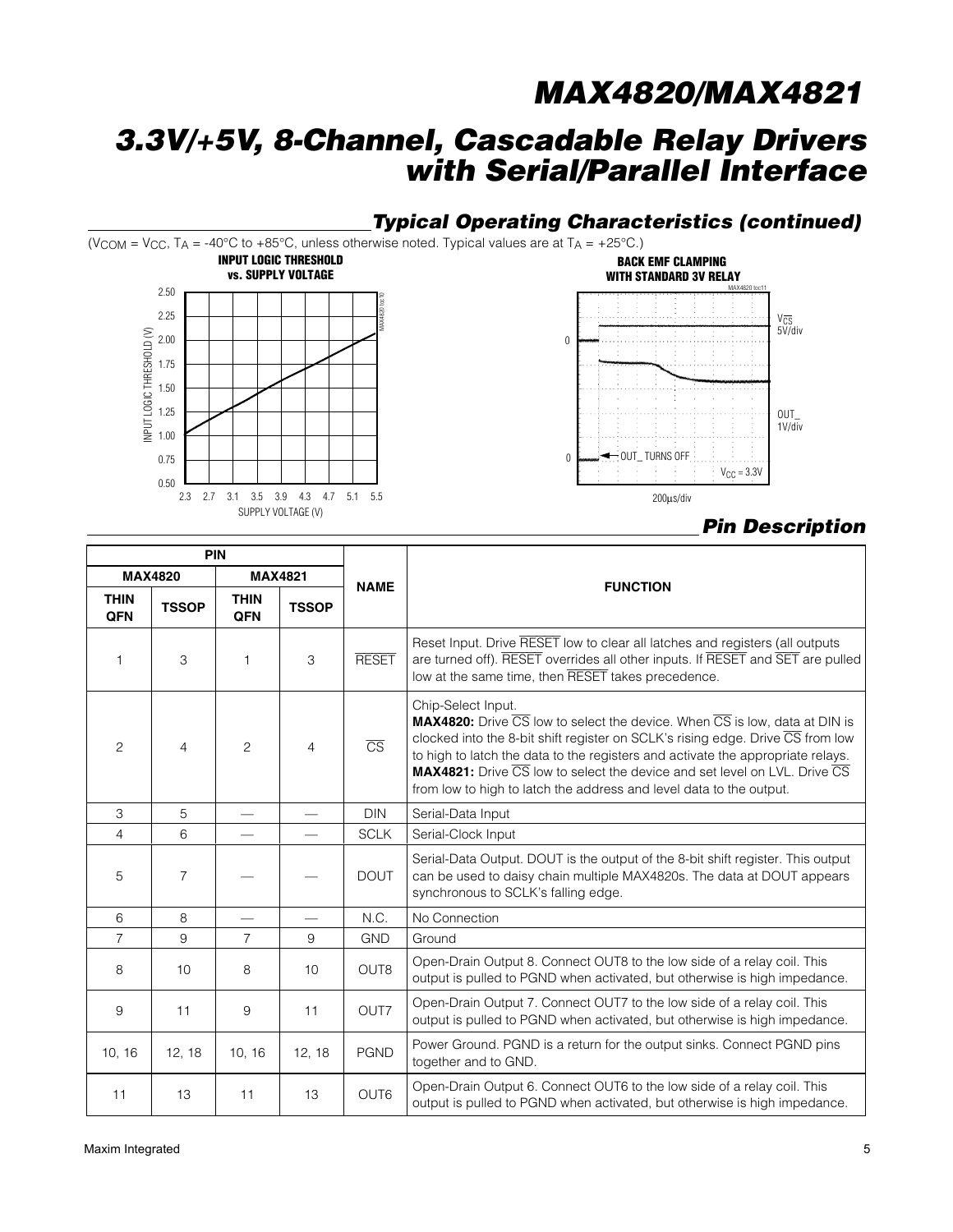# **+3.3V/+5V, 8-Channel, Cascadable Relay Drivers with Serial/Parallel Interface**

### **Pin Description (continued)**

| <b>PIN</b>         |                |                    |                |                       |                                                                                                                                                                                                                              |
|--------------------|----------------|--------------------|----------------|-----------------------|------------------------------------------------------------------------------------------------------------------------------------------------------------------------------------------------------------------------------|
|                    | <b>MAX4820</b> |                    | <b>MAX4821</b> | <b>NAME</b>           | <b>FUNCTION</b>                                                                                                                                                                                                              |
| <b>THIN</b><br>QFN | <b>TSSOP</b>   | <b>THIN</b><br>QFN | <b>TSSOP</b>   |                       |                                                                                                                                                                                                                              |
| 12                 | 14             | 12                 | 14             | OUT <sub>5</sub>      | Open-Drain Output 5. Connect OUT5 to the low side of a relay coil. This<br>output is pulled to PGND when activated, but otherwise is high impedance.                                                                         |
| 13                 | 15             | 13                 | 15             | <b>COM</b>            | Common Free-Wheeling Diodes. Connect COM to V <sub>CC</sub> . COM can also be<br>connected to a separate supply that is higher than V <sub>CC</sub> . In that case, bypass<br>V <sub>CC</sub> to GND with a 0.1µF capacitor. |
| 14                 | 16             | 14                 | 16             | OUT4                  | Open-Drain Output 4. Connect OUT4 to the low side of a relay coil. This<br>output is pulled to PGND when activated, but otherwise is high impedance.                                                                         |
| 15                 | 17             | 15                 | 17             | OUT <sub>3</sub>      | Open-Drain Output 3. Connect OUT3 to the low side of a relay coil. This<br>output is pulled to PGND when activated, but otherwise is high impedance.                                                                         |
| 17                 | 19             | 17                 | 19             | OUT <sub>2</sub>      | Open-Drain Output 2. Connect OUT2 to the low side of a relay coil. This<br>output is pulled to PGND when activated, but otherwise is high impedance.                                                                         |
| 18                 | 20             | 18                 | 20             | OUT <sub>1</sub>      | Open-Drain Output 1. Connect OUT1 to the low side of a relay coil. This<br>output is pulled to PGND when activated, but otherwise is high impedance.                                                                         |
| 19                 | $\mathbf{1}$   | 19                 | 1              | <b>V<sub>CC</sub></b> | Input Supply Voltage. Bypass V <sub>CC</sub> to GND with a 0.1µF capacitor.                                                                                                                                                  |
| 20                 | 2              | 20                 | $\overline{c}$ | <b>SET</b>            | Set Input. Drive SET low to set all latches and registers high (all outputs are<br>turned on). SET overrides all parallel and serial control inputs. RESET<br>overrides SET under all conditions.                            |
|                    |                | 3                  | 5              | LVL                   | Level Input. LVL determines whether the selected address is switched on or<br>off. A logic high on LVL switches on the addressed output. A logic low on<br>LVL switches off the addressed output.                            |
|                    |                | $\overline{4}$     | 6              | A <sub>0</sub>        | Digital Address "0" Input. (See Table 2 for address mapping.)                                                                                                                                                                |
|                    |                | 5                  | $\overline{7}$ | A1                    | Digital Address "1" Input. (See Table 2 for address mapping.)                                                                                                                                                                |
|                    |                | 6                  | 8              | A2                    | Digital Address "2" Input. (See Table 2 for address mapping.)                                                                                                                                                                |
|                    |                |                    |                | EP                    | Exposed Pad. Connect exposed pad to GND.                                                                                                                                                                                     |

### **Detailed Description**

The MAX4820/MAX4821 8-channel relay drivers offer built-in kickback protection and drive +3.3V/+5V nonlatching or dual-coil-latching relays. These devices are especially useful when driving +3V relays. Each independent open-drain output features a 2Ω on-resistance and is guaranteed to sink 70mA (min) load current. Both devices consume less than 50µA (max) quiescent current and feature 1µA (min) output off-leakage current.

The MAX4820 features an SPI/QSPI/MICROWIRE-compatible serial interface. Input data is shifted into an 8-bit shift register and latched to the outputs when  $\overline{\text{CS}}$  transitions from low to high. Each data bit in the shift register corresponds to a specific output, allowing independent control of all outputs.

The MAX4821 features a 4-bit (A0, A1, A2, LVL) parallel input interface. The three bits (A0, A1, A2) determine the output address, and LVL determines whether the selected output is switched on or off. Data is latched to the outputs when  $\overline{CS}$  transitions from low to high.

Both devices feature separate set and reset functions that allow the user to turn on or turn off all outputs simultaneously with a single control line. Built-in hysteresis (Schmidt trigger) on all digital inputs allows this device to be used with slow rising and falling signals, such as those from optocouplers or RC power-up initialization circuits. The MAX4820/MAX4821 are available in 20-pin TSSOP and space-saving 20-pin Thin QFN packages.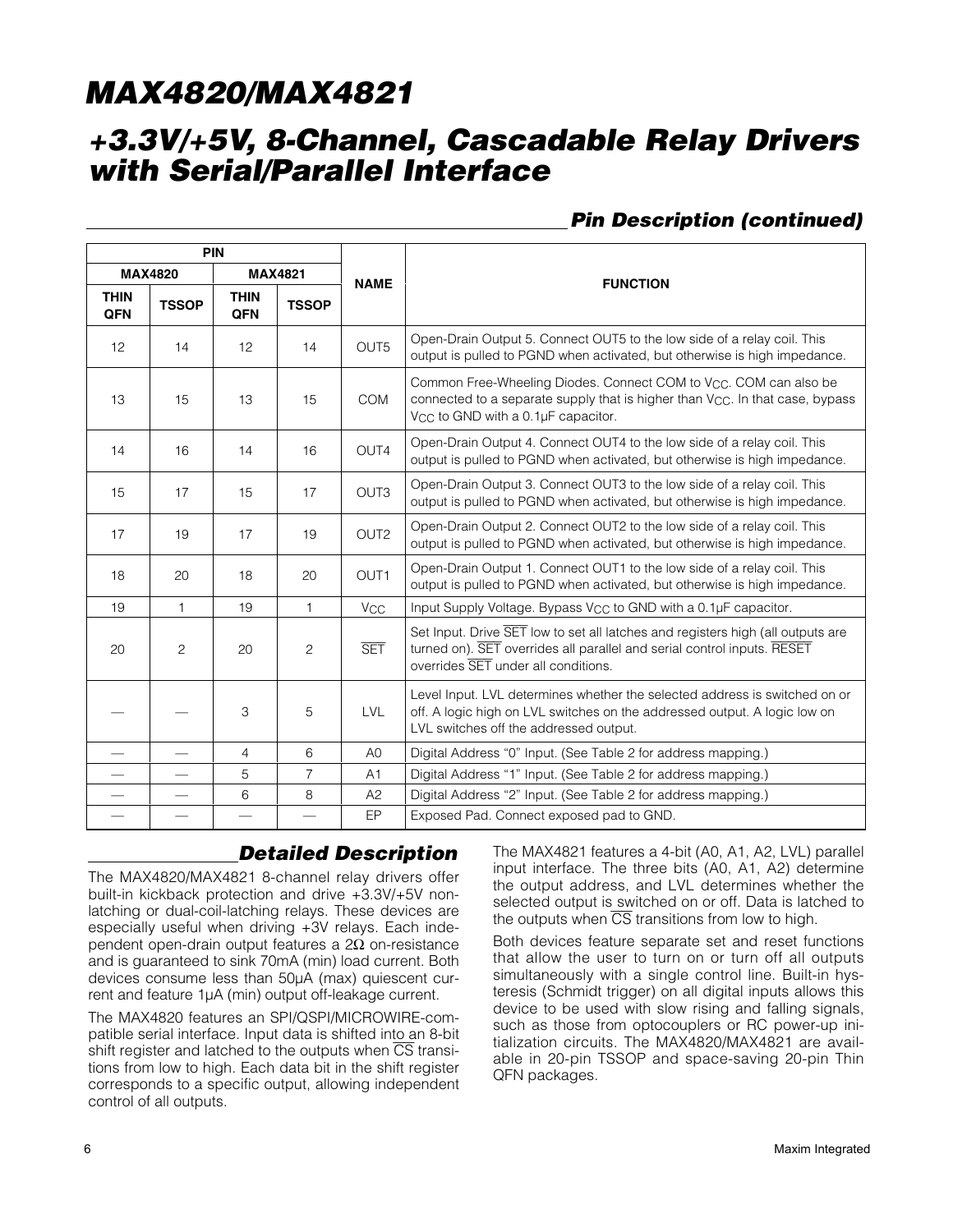## **3.3V/+5V, 8-Channel, Cascadable Relay Drivers with Serial/Parallel Interface**



Figure 1. 3-Wire Serial-Interface Timing Diagram (MAX4820 only)

#### **Table 1. Serial Input Address Map (MAX4820 Only)**

| <b>DIN</b> | $\Gamma$<br>υu      | $\overline{\phantom{0}}$<br>ັ | $\bigcap$<br>◡∠  | n o<br>◡<br>$\sim$ | D4   | <b>DE</b><br>◡ | D <sub>6</sub> | $\sim$ -<br>، ب |
|------------|---------------------|-------------------------------|------------------|--------------------|------|----------------|----------------|-----------------|
| <b>OUT</b> | T<br>$\sim$<br>ו טע | ∩חו∩<br>ו טע<br>∸<br>___      | OUT <sub>3</sub> | OUT4               | OUT5 | OUT6           | OUT7           | OUT8            |

#### **Digital Interface Serial Interface (MAX4820)**

The serial interface consists of an 8-bit shift register and parallel latch controlled by SCLK and  $\overline{\text{CS}}$ . The input to the shift register is an 8-bit word. Each data bit controls one of the eight outputs, with the most significant bit (D7) corresponding to OUT8 and the least significant bit (D0) corresponding to OUT1 (see Table 1). When  $\overline{CS}$  is low (device is selected), data at DIN is clocked into the shift register synchronously with SCLK's rising edge. Driving  $\overline{\text{CS}}$  from low to high latches the data in the shift register to the parallel latch.

DOUT is the output of the shift register. Data appears on DOUT synchronously with SCLK's falling edge and is identical to the data at DIN delayed by eight clock cycles. When shifting the input data, D7 is the first bit in and out of the shift register.

While  $\overline{CS}$  is low, the switches always remain in their previous state. Drive  $\overline{\text{CS}}$  high after 8 bits of data have been shifted in to update the output state and inhibit further data from entering the shift register. When  $\overline{CS}$  is high, transitions at DIN and SCLK have no effect on the output, and the first input bit (D7) is present at DOUT.

If the number of data bits entered while  $\overline{CS}$  is low is greater or less than 8, the shift register contains only the last 8 data bits, regardless of when they were entered.

The 3-wire serial interface is compatible with SPI, QSPI, and MICROWIRE standards. The latch that drives the analog switch is updated on the rising edge of  $\overline{CS}$ , regardless of SCLK's state.

#### **Parallel Interface (MAX4821)**

The parallel interface consists of three address bits (A0, A1, A2) and one level selector bit (LVL). The address bits determine which output is updated, and the level bit determines whether the addressed output is switched on (LVL = high) or off (LVL = low). When  $\overline{CS}$ is high, the address and level bits have no effect on the state of the outputs. Driving  $\overline{CS}$  from low to high latches the address and level data to the parallel register and updates the state of the outputs. Address data entered after CS is pulled low is not reflected in the state of the outputs following the next low-to-high transition on  $\overline{\text{CS}}$ (Figure 2).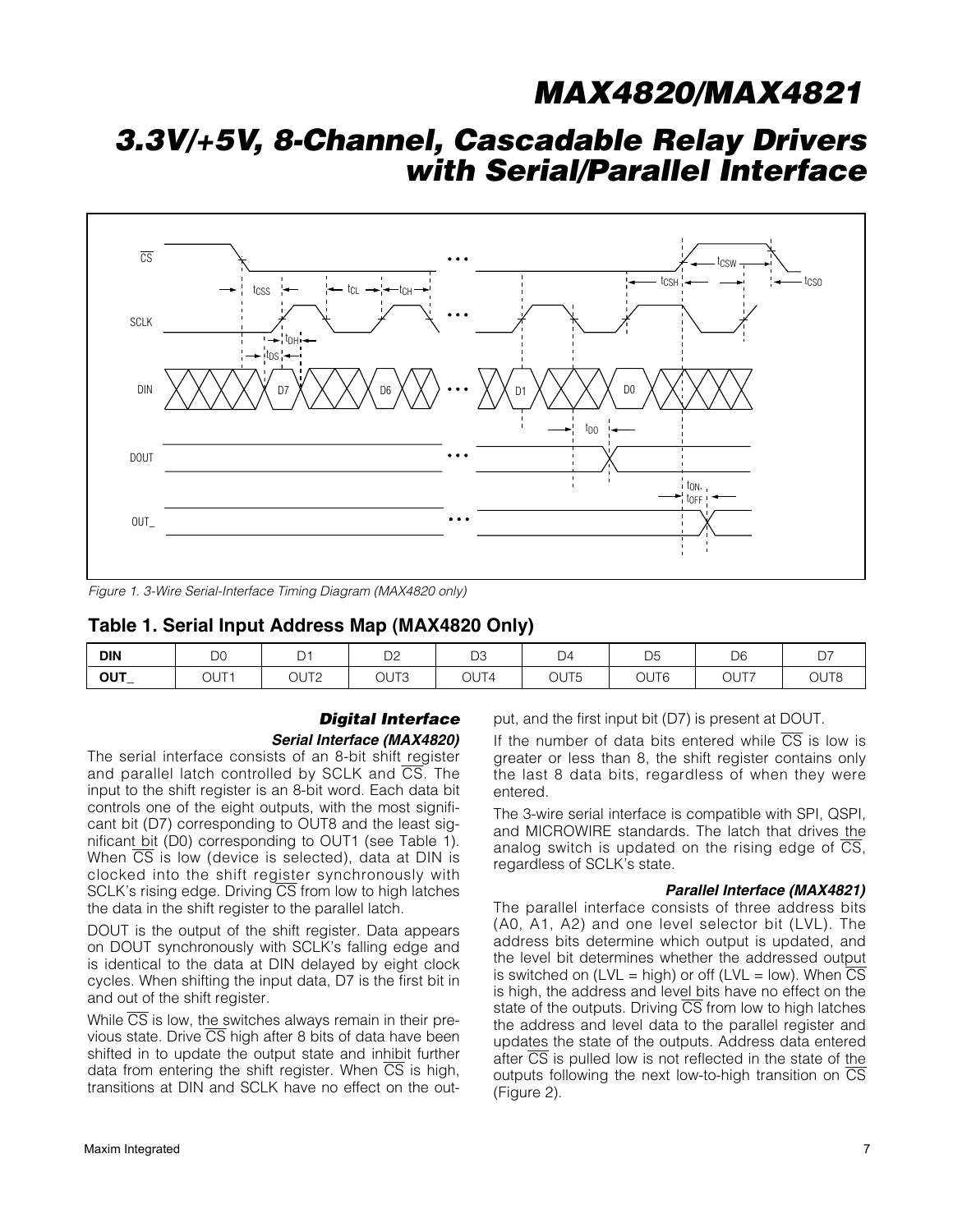### **+3.3V/+5V, 8-Channel, Cascadable Relay Drivers with Serial/Parallel Interface**



Figure 2. Parallel Interface Timing Diagram (MAX4821 only)

### **Table 2. Parallel Interface Address Map (MAX4821 Only)**

| A2   | A1   | A0   | <b>OUTPUT</b>    |
|------|------|------|------------------|
| Low  | Low  | Low  | OUT <sub>1</sub> |
| Low  | Low  | High | OUT <sub>2</sub> |
| Low  | High | Low  | OUT <sub>3</sub> |
| Low  | High | High | OUT4             |
| High | Low  | Low  | OUT <sub>5</sub> |
| High | Low  | High | OUT6             |
| High | High | Low  | OUT7             |
| High | High | High | OUT <sub>8</sub> |

#### SET**/**RESET **Functions**

The MAX4820/MAX4821 feature set and reset inputs that allow the user to simultaneously turn all outputs on or off using a single control line. Drive SET low to set all latches and registers to 1 and turn all outputs on. SET overrides all serial/parallel control inputs. Drive RESET low to clear all latches and registers and turn all outputs off. RESET overrides all other inputs, including SET.

### **Applications Information**

#### **Daisy Chaining**

The MAX4820 features a digital output, DOUT, that provides a simple way to daisy chain multiple devices. This feature allows the user to drive large banks of relays using only a single serial interface. To daisy chain multiple devices, connect all CS pins together, and connect the DOUT of one device to the DIN of another device (see Figure 3). During operation, a stream of serial data



Figure 3. Daisy-Chain Configuration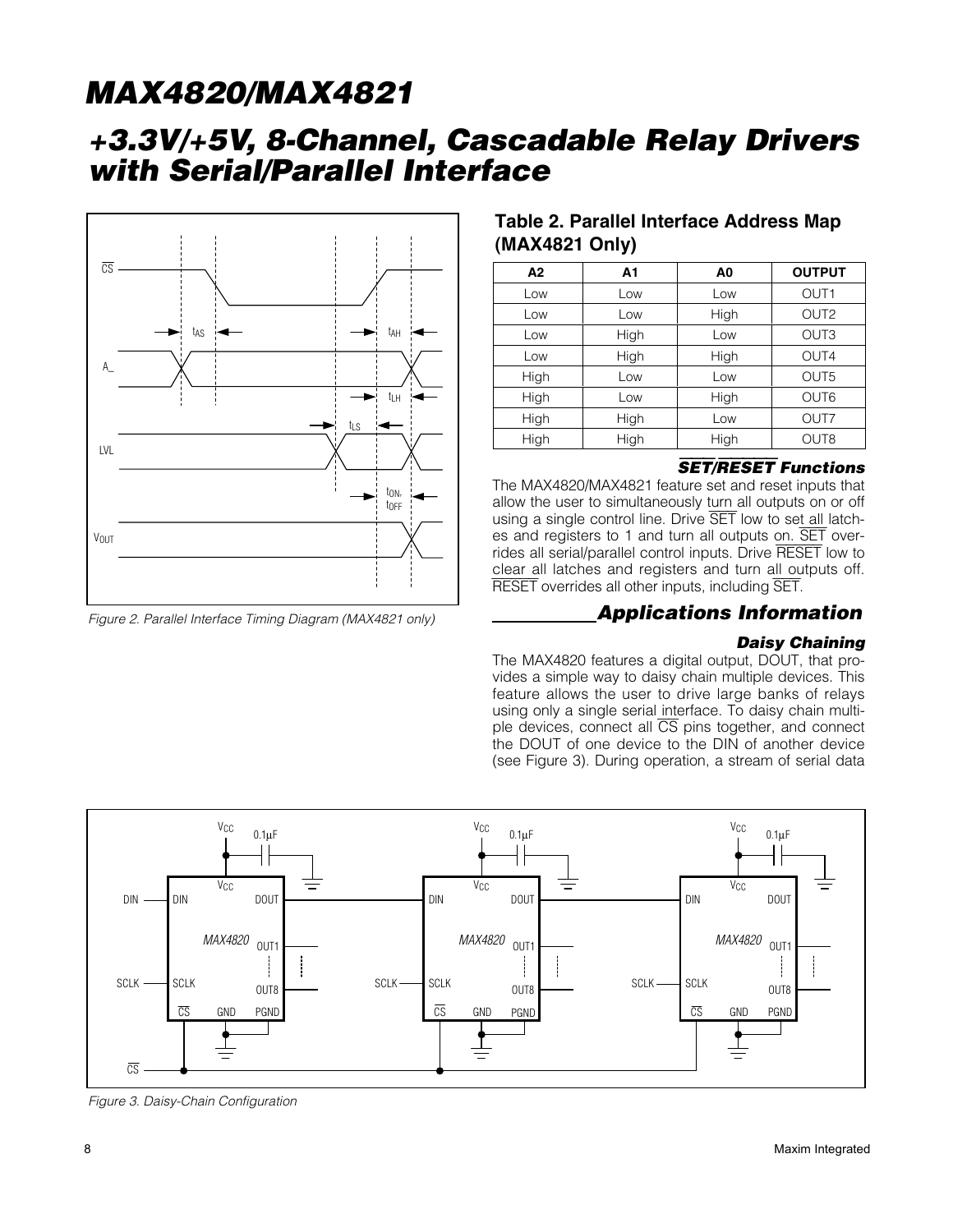# **3.3V/+5V, 8-Channel, Cascadable Relay Drivers with Serial/Parallel Interface**

is shifted through all the MAX4820s in series. When  $\overline{\text{CS}}$ goes high, all outputs update simultaneously.

The MAX4820 can also be used in a slave configuration that allows the user to address individual devices. Connect all the DIN pins together, and use the  $\overline{\text{CS}}$  input to address one device at a time. Drive  $\overline{\text{CS}}$  low to select a slave and input the data into the shift register. Drive  $\overline{CS}$  high to latch the data and turn on the appropriate outputs. Typically, in this configuration only one slave is addressed at a time.

#### **Inductive Kickback Protection**

The MAX4820/MAX4821 feature built-in inductive kickback protection to reduce the voltage spike on OUT\_ generated by a relay's coil inductance when the output is suddenly switched off. Internal diodes connected from each output to COM allow the inductor current to flow back to the supply. Connect the common cathode (COM) of the internal protection diodes to Vcc.

COM also can be connected to a higher voltage than V<sub>CC</sub> (+6V max) for faster kickback recovery. In this configuration, bypass COM to PGND with a 0.1µF capacitor.

| <b>COMPANY</b>          | <b>PHONE</b> | <b>WEBSITE</b>        |
|-------------------------|--------------|-----------------------|
| Aromat Corp.            | 310-524-9862 | www.aromat.com        |
| CP Clare Corp.          | 978-524-6700 | www.crouzet.com       |
| Coto Techonology        | 401-943-2686 | www.cotorelay.com     |
| Deustch Relays,<br>Inc. | 516-499-6000 | www.deutschrelays.com |
| Fujitsu<br>Takamisawa   | 408-745-4900 | www.fujitsufta.com    |
| Hella KG Hueck          | 734-414-0970 | www.hella.com         |

### **Relay Manufacturers**

| <b>COMPANY</b>                                  | <b>PHONE</b> | <b>WEBSITE</b>         |
|-------------------------------------------------|--------------|------------------------|
| NEC Electronics.<br>Inc.                        | 800-366-9782 | www.nec-global.com     |
| Omron<br>Electronics, Inc.                      | 847-843-7900 | www.oeiweb.omron.com   |
| Rockwell/Allen-<br><b>Bradley</b>               | 414-382-2000 | www.ab.com             |
| Siemens<br>Electromechanical<br>Component, Inc. | 770-371-3000 | www.sec.siemens.com    |
| Teledyne Relays                                 | 213-777-0077 | www.teledynerelays.com |

### **Typical Application Circuits**

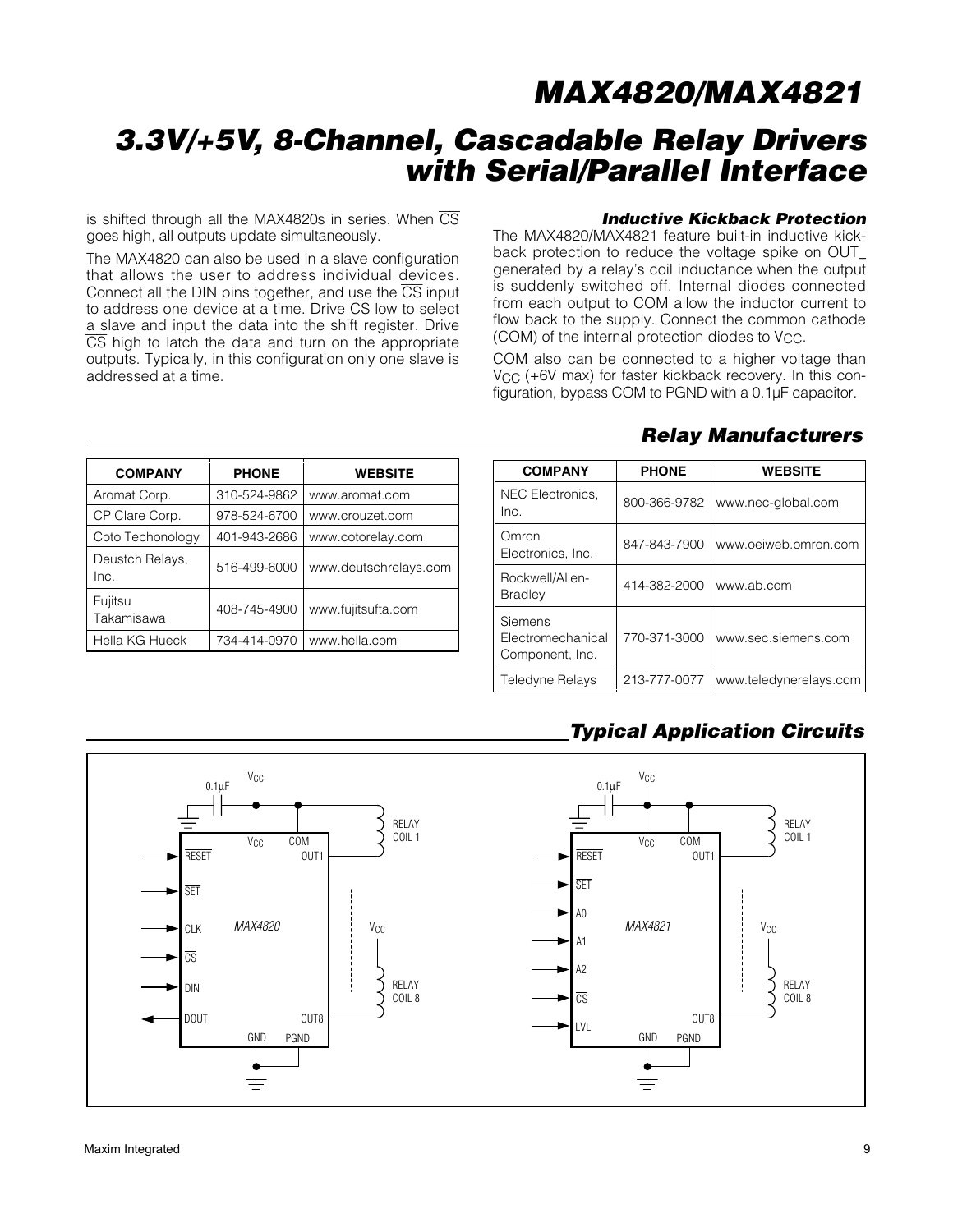## **+3.3V/+5V, 8-Channel, Cascadable Relay Drivers with Serial/Parallel Interface**

**Functional Diagrams**

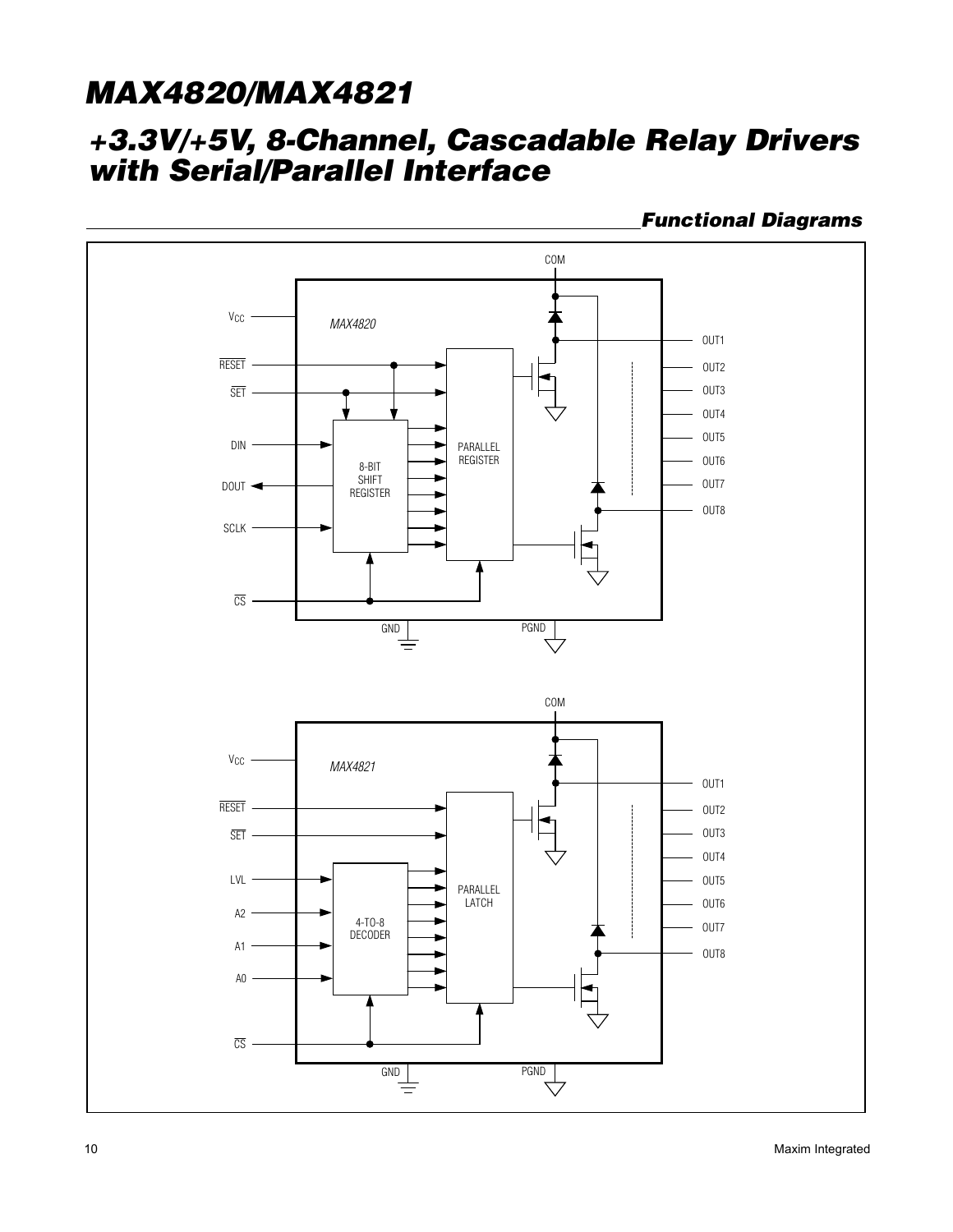# **3.3V/+5V, 8-Channel, Cascadable Relay Drivers with Serial/Parallel Interface**

### **Pin Configurations (continued)**



### **Chip Information**

PROCESS: BiCMOS

### **Package Information**

For the latest package outline information and land patterns, go to **www.maxim-ic.com/packages**. Note that a "+", "#", or "-" in the package code indicates RoHS status only. Package drawings may show a different suffix character, but the drawing pertains to the package regardless of RoHS status.

|             | <b>PACKAGE TYPE   PACKAGE CODE</b> | DOCUMENT NO. |
|-------------|------------------------------------|--------------|
| 20 TOFN-EP  | T2044+3                            | 21-0139      |
| 20 TSSOP-FP | $1120F + 1$                        | 21-0108      |